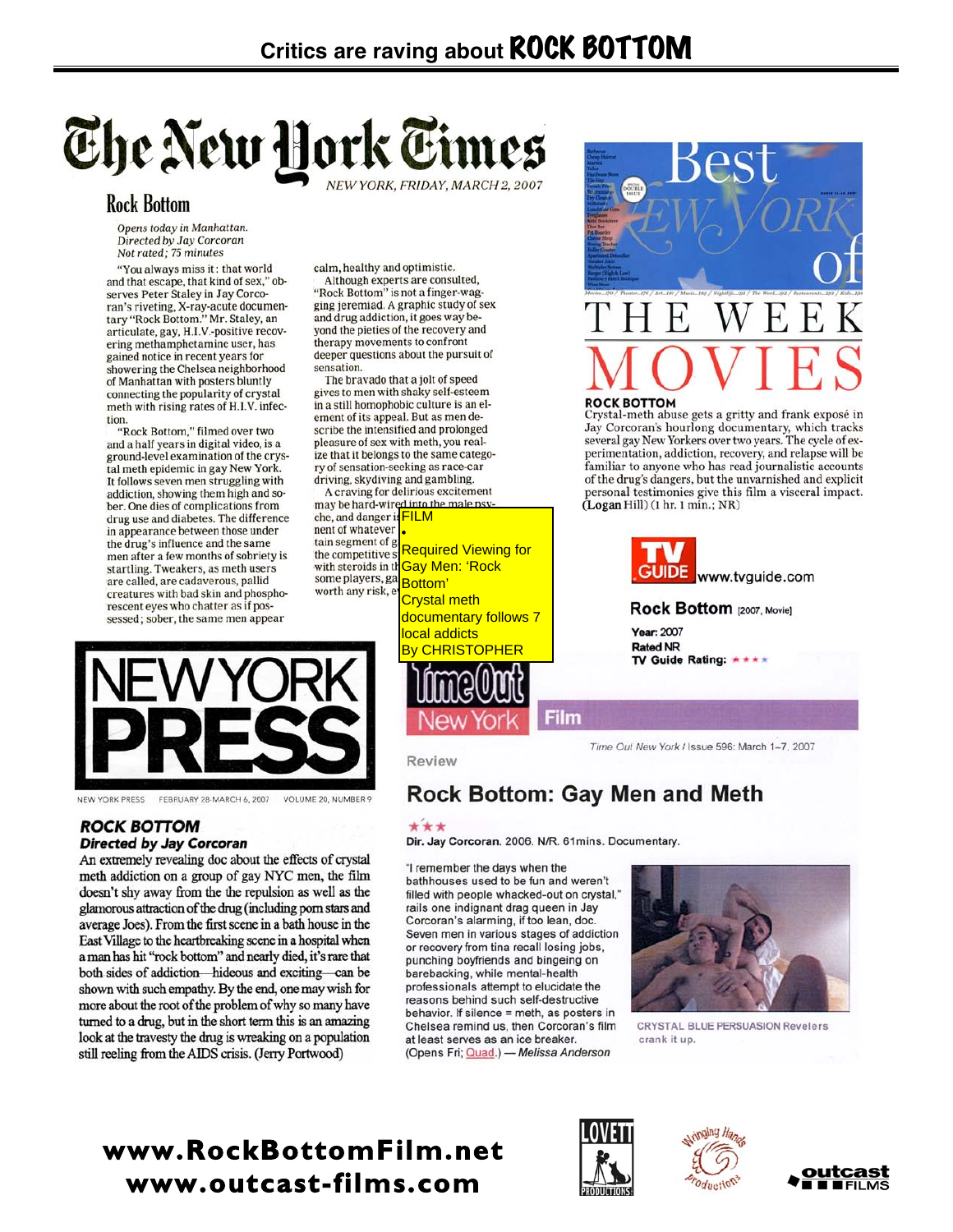

## **Rock Bottom: Gay Men and Meth**

## **(Documentary)**

## By RONNIE SCHEIB

*An Outcast Films release of a Wringing Hands Films production in association with Lovett Productions and WEILd Films, LLC. Produced by Colin A. Weil, Jay Corcoran. Executive Producer, Joseph Lovett. Directed by Jay Corcoran.*

Hourlong, down-and-dirty DV-shot docu "Rock Bottom" follows seven gay men in New York City over a two-year period as they struggle with crystal meth addiction, responsible for an alarming spike in the spread of HIV. Helmer Jay Corcoran examines the growing "crystal sex" phenomenon where it breeds -- in the bathhouses, locker rooms, porn sets and bedrooms of those for whom sex is inseparable from meth use. Improbably opening theatrically at Gotham's Quad Cinema, this remarkably candid, X-ratable cautionary tale is amassing some positive critical buzz on its way to more video-friendly venues.

In no way judgmental, Corcoran allows his subjects to explain, with varying degrees of selfknowledge and denial, the peculiar allure of crystal meth, particularly to those who are HIVpositive and are dealing with the fastidious maintenance, limitations and anxieties occasioned by the virus.

> **www.RockBottomFilm.net www.outcast-films.com**

They describe the rush of empowerment and the liberation of libido that lets them enjoy sex without thought or precaution. The drug may also, as they ruefully admit, eventually make them incapable of sex, or take 9 hours to reach orgasm, or ignore the blatant signs of gonorrhea (described by one user in ghoulish detail), or even secretly glory in the spread of AIDS.

All of the subjects showcased here are or have been endeavoring to get clean. Corcoran catches up with each of them at varying stages of addiction, sobriety and backsliding. Since sex is a trigger for crystal meth addicts, of all the men interviewed, only a playwright who has been clean for five years has been able to reintegrate sex back into his sober life. In earlier stages, others are forced to radically alter their behavior or abstain entirely for a year in order to kick the habit.

The interviewees prove fascinating in their diversity; Corcoran maintains an intimacy and even suspense within the men's wry confessionals. Blessedly brief interviews with health-care professionals ring hollow by comparison.

Docu succeeds surprisingly well in illuminating the fearsome grip of crystal meth, which, in giving users a false feeling of invincibility, is undoing years of careful HIV control.

Tech credits are suitably primitive in this zerobudget DV-shot expose, though the docu's sound-quality is particularly rough in patches.





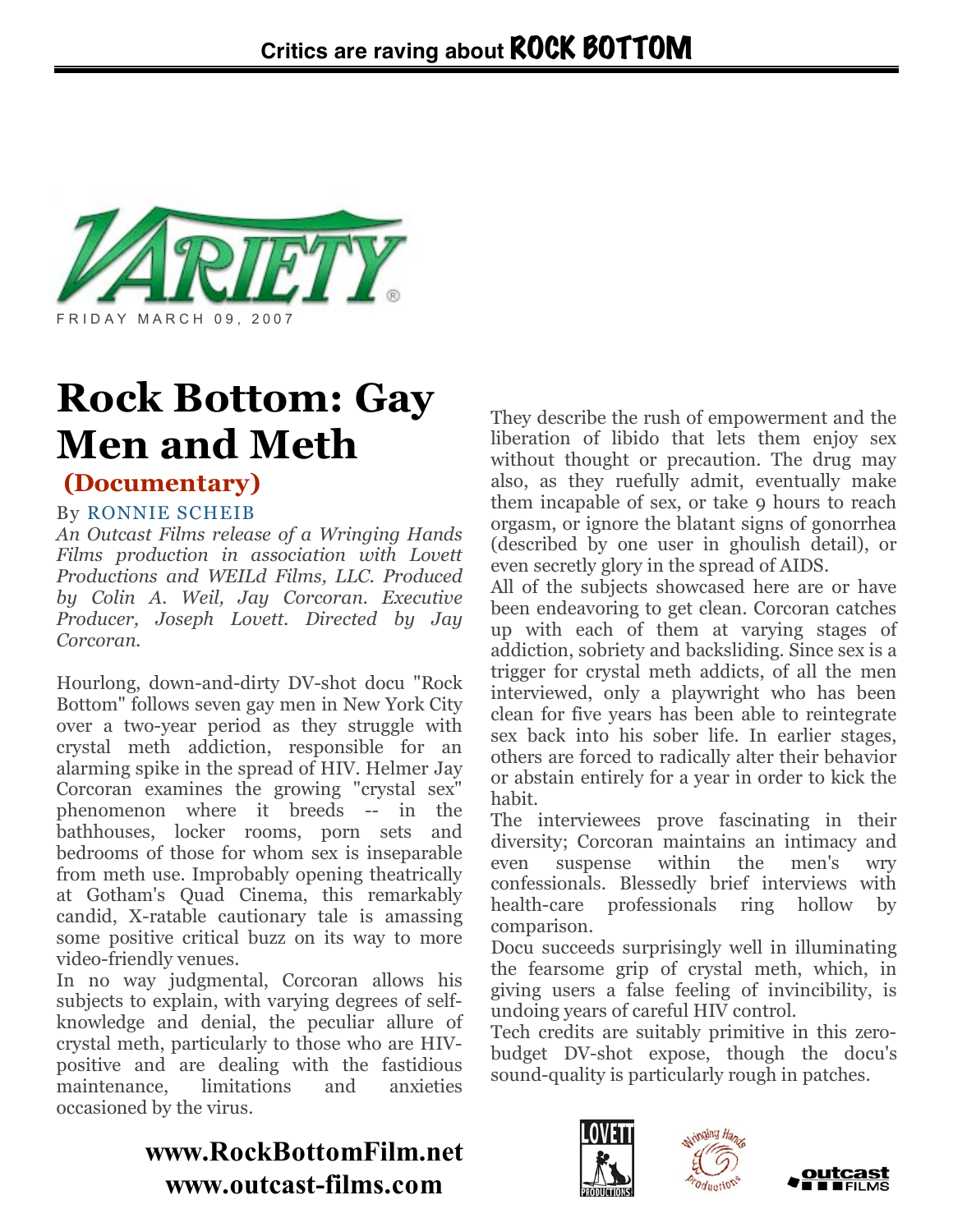**Gay City** 

## **Crystal Death By: GARY M. KRAMER**

#### **Rock Bottom**

Directed by Jay Corcoran Distributed by Outcast Films Opens Mar. 2 Quad Cinema

"Rock Bottom" is a stunning and important documentary about the impact of crystal meth addiction on a handful of gay men in New York City. Filmmaker Jay Corcoran spent two years - from March 2004 to February 2006 - chronicling the lives of crystal meth users and, in many cases, their recovery. The stories he presents range from poignant to shocking, as various men reveal how the insidious drug took control of their minds and bodies in ways they never expected.

In a telephone interview, Corcoran, a New Yorker, claimed that he never used crystal meth himself, but he was motivated to make "Rock Bottom" because, "After everything we [as gay men] went through with AIDS in the '80s and '90s... why are certain gay men suddenly self-destructing? I wanted to make an explicitly gay male film that could look at the sexuality in a way most gay films shy away from. This is not prurient - it gets at the issues behind gay male sex and addresses them in a very sober way. I really wanted to do something this wrenching and truthful, living in America where the media shies away from everything raw and honest."

The filmmaker says has been "traumatized" by the effect the drug was having on the gay community. What is more, crystal meth has spiked HIV rates, and while the film does not provide statistics - "because there are so few, and they are constantly changing," Corcoran explained - the linkages have been clearly documented. Because the drug creates such a euphoric high, and stimulates the sex drive, barebacking is much more common among users.

For Corcoran, the most important scene in "Rock Bottom" depicts one of these marathon sexual encounters. CJ, one user, is in bed with Gio while the cameras film them. But despite 13 hours naked together, neither man had achieved an orgasm in part because of the effects of the drug. The filmmaker's response to this was mixed. He was pleased to get the footage for the film, yet despite the fact that he has no interest in glamorizing crystal use, Corcoran came away depressed by the prosaic picture the scene paints.

"I was thinking it would be amazing sex, but it was the antithesis of that," he said. "How pathetic and unsexy. Watching these guys and talking with them for an hour... this was as far as I wanted to go. It hit me - this is a sad scene - people think they are connecting and they are not."

CJ offers other, horrifying revelations in the film about wanting to infect others, and a story about ignoring a case of gonorrhea, which made Corcoran flinch. But these proved critical moments in the film.

"I appreciated CJ's honesty," the documentarian said. "In the gay community, we censor ourselves. We have to start being responsible, by telling the truth, and it's not pretty. We've got to wake up."

Such painful truths are repeated throughout "Rock Bottom." Another subject, J., fuels his singing and porn career with the occasional use of crystal meth. J. is on a slippery slope, both with his boyfriend and his life, as viewers see how easily he became addicted to the drug.

"J. [has been] put on a pedestal, and he takes that as validation. It's so sad." Corcoran observed. "He's going to fall through the cracks if he doesn't get his shit together."

In contrast, Raymond, who has been HIV-positive for 20 years, is one of the film's success stories, a man who by the end of the documentary has been clean for several months. Corcoran praised Raymond for "being sober and doing great. It's pretty remarkable. Raymond trying to get sober and relapsing is very tender."

It was difficult for the filmmaker to watch his subjects suffering, but he needed to do that work in order to give audiences a true sense of how the drug affects people. As much as he wanted to step in and save these men, he had to wait for them to be ready to quit crystal meth.

"I was angry that so many of us are suffering so much." Corcoran admitted.

"The sad thing was that each guy had such a poor selfimage.

A lot of it was about being gay. For each one, it's the narcissism, and validation. The drug helps us forget that we're old or HIV-positive and everyone thinks they are cocks of the walk and having the best sex/time of their lives."

And while there is this need for validation, Corcoran also recognizes that the cry for attention is also a cry for help.

"Rock Bottom" is inspiring not only because it shows the perils of crystal meth, but it also allows the brave storytellers a chance to express themselves and find a way of coping with their own addiction.

"They wanted help, to stop," Corcoran concluded. "Having me come ask them how they are doing and what they are doing, it got them to think about why they are doing this, and helped them in their process, to come to terms with why they do what they do, and to see their own growth.

## **www.RockBottomFilm.net www.outcast-films.com**





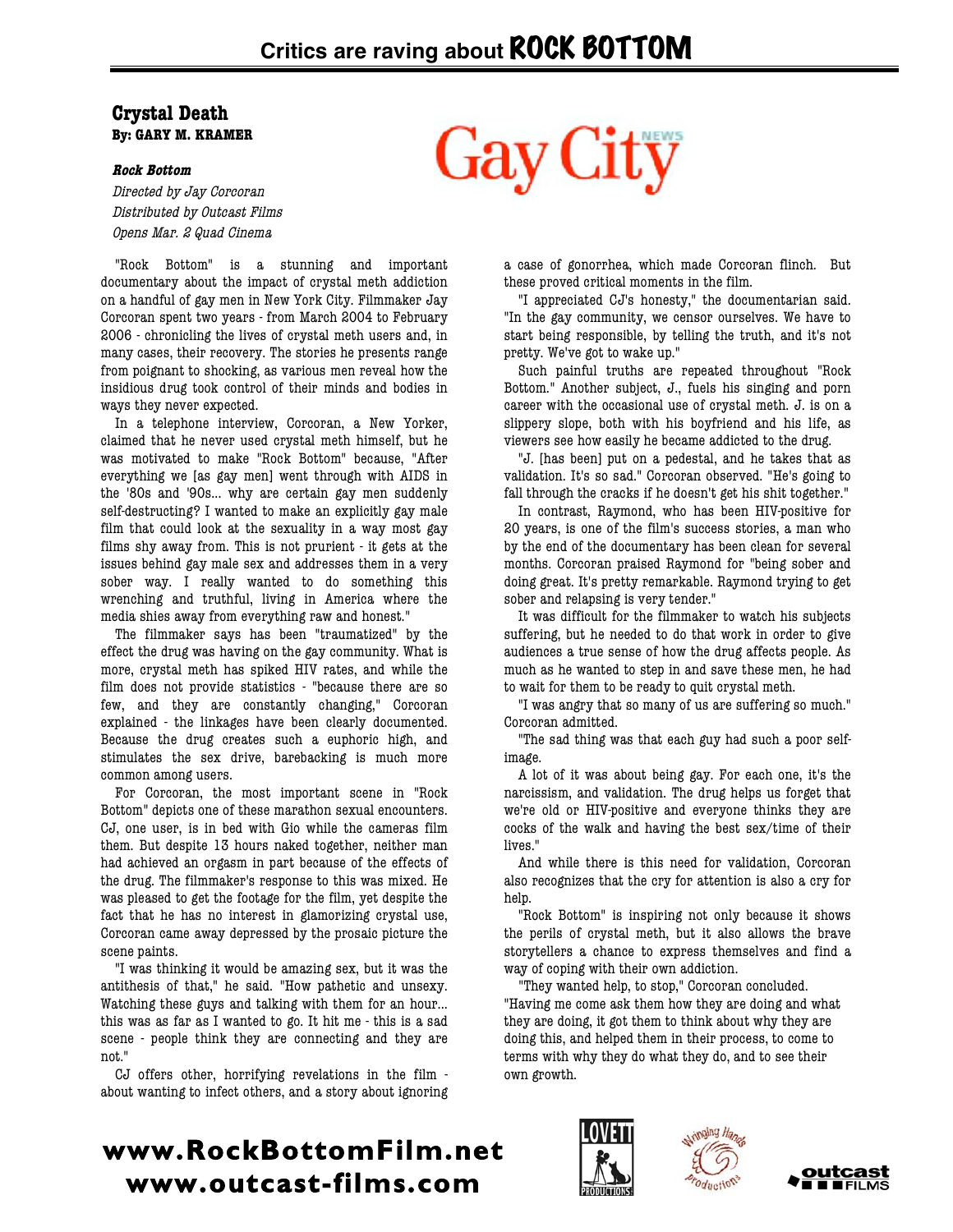## **The New York Blade**

• **HOME**

- **THE LATEST**
- **BLADEWIRE**
- **BLADEBLOG**
- **NEWS**
- **VIEWPOINT**
- **LOCAL LIFE**

## **ARTS**

### • **FILM**

- **MUSIC**
- **TELEVISION**
- **THEATER**
- **THE ARTS**

**ABOUT US**

EMAIL UPDATES New to email updates? Then **click here** to find out more.

•





### ADVERTISING

• **GENERAL INFO** • **MARKETING**

#### ABOUT US

• **ABOUT NYBLADE** • **MASTHEAD**

• **EMPLOYMENT**

## **FILM**

## **Required Viewing for Gay Men: 'Rock Bottom'**

**Crystal meth documentary follows 7 local addicts**

By CHRISTOPHER WALLENBERG *Friday, March 09, 2007*

For anyone who came of age in the 1980s, First Lady Nancy Reagan's reductive, self-righteous rallying cry "Just Say No to Drugs" has been burned into our brains for all eternity. The ubiquitous catch phrase became a cliché and then a cultural punch line. But simplistic slogans and shrill anti-drug crusades such as "Just Say No" can never make people truly understand the disastrous effects that drug abuse can have on a user's life—and the truly slippery nature of the slope to addiction.

Much more effective are first-hand accounts of struggles with drug abuse that populate a documentary such as Jay Corcoran's crystal meth expose "Rock Bottom," which should be mandatory viewing for all gay men. The film is a chilling, realistic, non-preachy warning about the effects of meth addiction on the gay community. Since 2004, crystal meth, aka Tina, has been blamed for increasing the HIV infection rates among urban-dwelling gay men and for fueling an underground culture of bareback parties, drug-induced Internet hookups and risky sexual behavior. Meth gives users of a highvoltage jolt of energy, a feeling of invincibility and makes them horny as hell—of course, actually getting off is another matter.

Following seven New York City gay men as they struggle with meth addiction during the course of two years, "Rock Bottom" is raw and unsettling in its depiction of the insidiousness of the drug into the addict's life.

It's also unflinchingly intimate at times, as it gets upclose-and-personal with the seven addicts—who talk frankly about their fears, their dreams, their guilt, their depression, and the illusions and self-denials that they create to convince themselves that they're OK.

"You fool yourself into thinking that you can control it. Especially with this drug, you have to have reached such a rock bottom, that your only alternative is dying," says a bleary-eyed Raymond as he lays in a hospital bed, hooked up to an IV, thanks to a staff infection he got as a result of injecting drugs.

One of the great virtues of the film is its lack of a sanctimonious, finger-wagging tone. Instead, it shows the realities of drug addiction—the denial, the anger, the



Singer and porn star J., one of the candid addicts in 'Rock Bottom.' Photo: Outcast Films.

| <b>Sound Off about this article</b> |
|-------------------------------------|
| <b>Printer-friendly Version</b>     |
| <b>E-Mail this story</b>            |
| <b>Search the Blade</b>             |